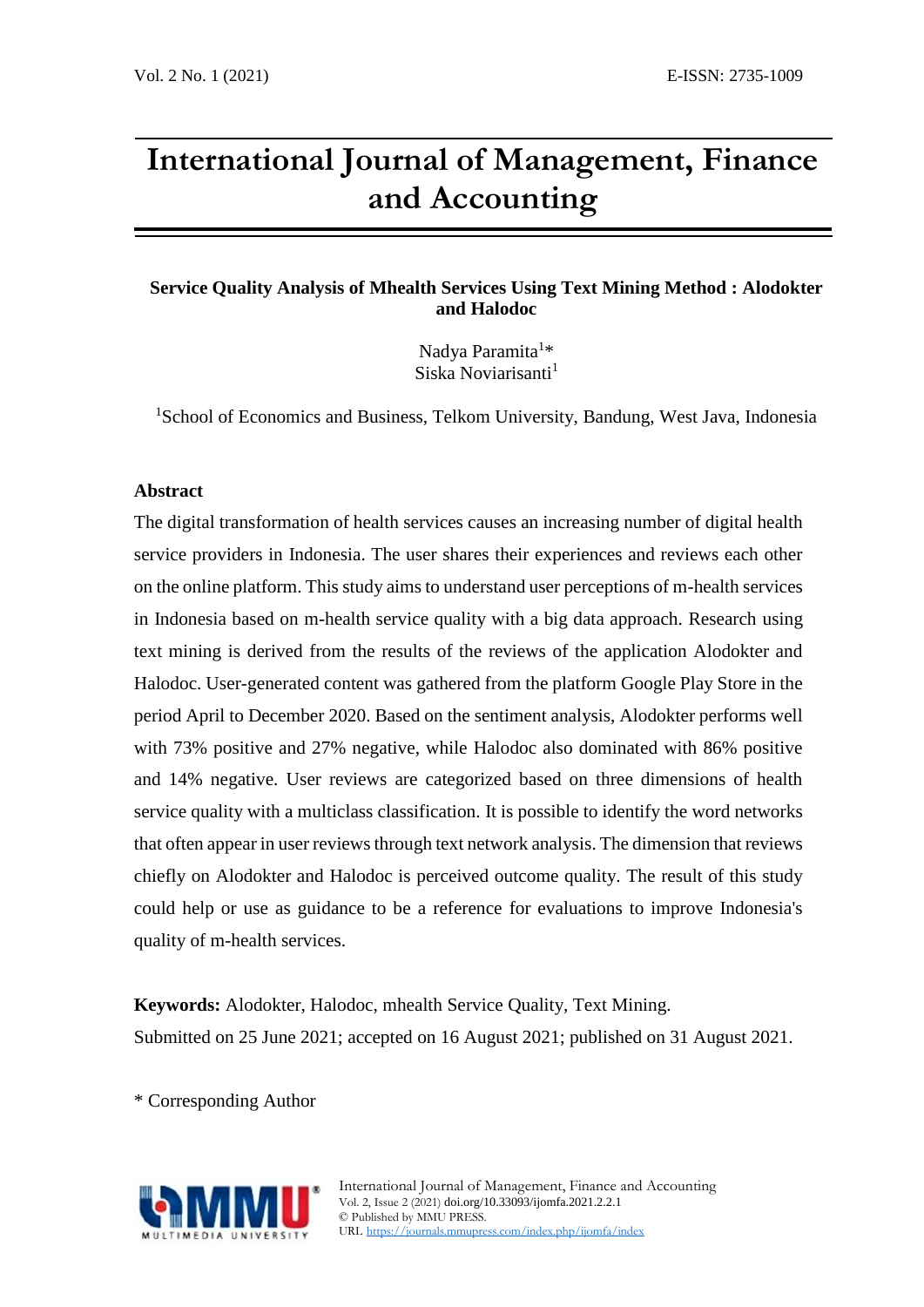# **1. Introduction**

The digital transformation has disrupted all industries, including the healthcare industry. The emergence of technology can help health services become easily accessible, fast, and practical. Indonesia has achieved the fifth position globally as the most startups (Start-Up Ranking, 2020). Indonesia has around 2,074 startups per 2019. Of course, it will continue to grow until 2020 (Kata Data, 2019). In addition, the emergence of the COVID-19 pandemic is one of the challenges for the health industry to provide digital services. Reporting from the results of a press conference at Graha BNPB on April 23, 2020, the government stated that there are still indications of coronavirus transmission in the community so that the COVID-19 cases continue to increase (Watiknas, 2020).

The government issued regulations related to preventing Covid-19 in PP Number 21 of 2020, an appeal for the public to carry out social distancing to reduce the spread of the virus. The Indonesian Medical Council (KKI) issued Regulation No. 74 of 2020 concerning Clinical Authority and Medical Practice through Telemedicine during the Covid-19 Pandemic in Indonesia supports the continuity of the health service process by carrying out social distancing. Telemedicine can be developing into a solution in reducing the spread of Covid-19 (Watiknas, 2020). Even though m-health creates a positive change, there are concerns regarding service quality, as the deficiency in the reliability of platform services, competency-owned provider of services, privacy, and security of user data (Rodhiani, Nurcahyo, & Dachyar, 2020). Of course, this dramatically affects user satisfaction, sustainable use, and the quality of life of m-health service providers. Therefore, understanding the user's perceptions becomes a critical dimension to determine the service quality of m-health. There is an empirical concept to evaluate service quality using SERVQUAL developed by Parasuraman et al. (1988) to understand user's perceptions. However, the SERVQUAL evaluation concept has not explicitly been using in mapping the dynamics of service quality in the health sector. Then (Akter, D'Ambra, & Ray, 2010) developed a specific evaluation concept of m-health services, namely m-health service quality, which consists of 3 dimensions: perceived platform quality, perceived interaction quality, and perceived outcome quality. Considering the importance of service quality, researching and understanding the dimension of the concept of service quality takes much time (Parasuraman et al., 1988). Using text mining can reduce the time to analyze service quality by analyzing big data of online reviews, especially m-health's users.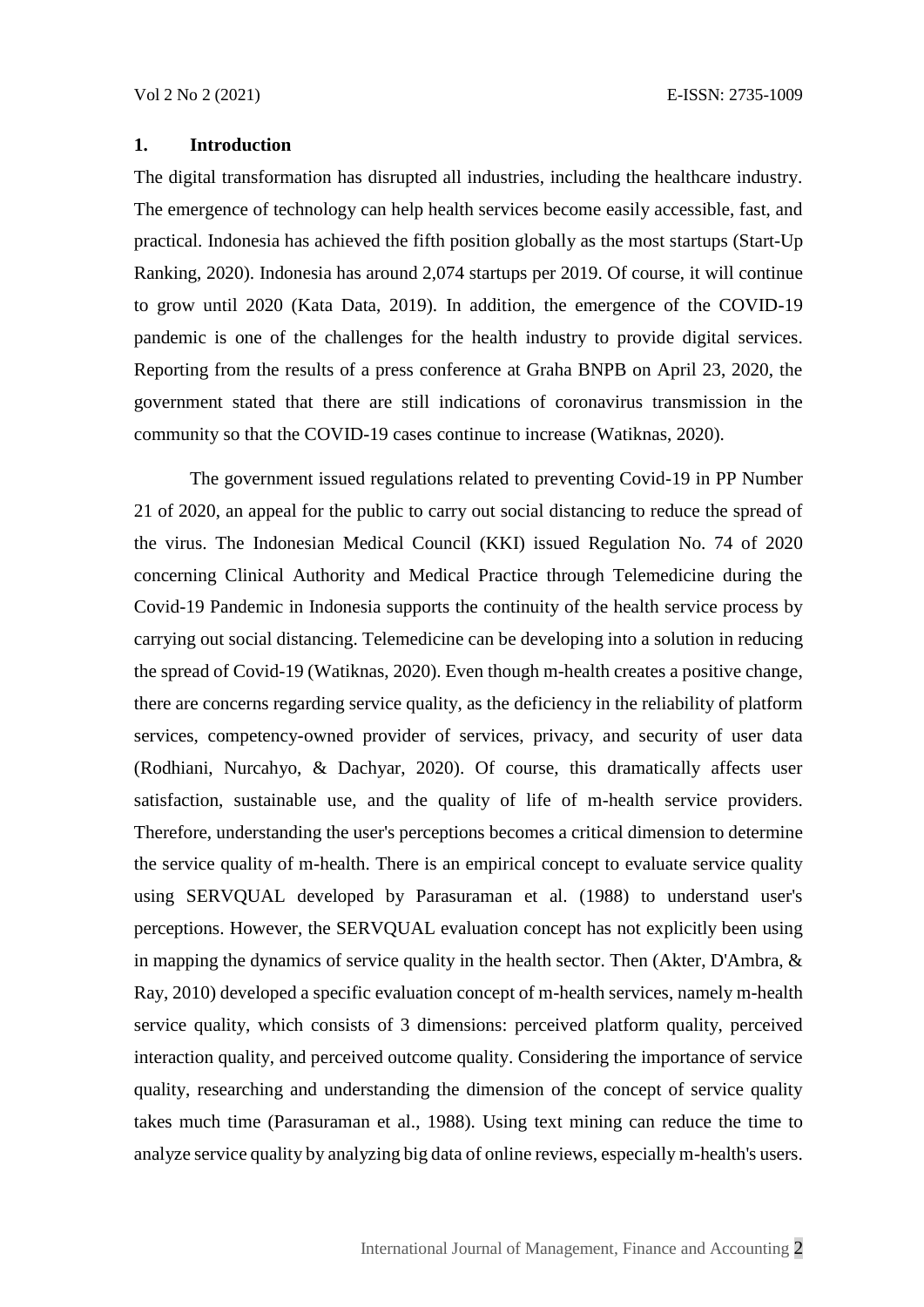User-generated content (UGC) can be online reviews, social media, or blogs. One of the most popular UGC platforms for app reviews is the Google Play Store. Online user reviews available on the Google Play Store platform can be used as a channel to extract user feedback (al-Ramahi & Noteboom, 2020). Based on the results of research conducted by DailySocial in an article entitled "The Penetration of Active and Healthy Urban Lifestyle, The Understanding of Wellness Market in Jakarta 2019 " states that Indonesia has the most popular m-health services with 45.3% of respondents using these applications, namely the Halodoc application and 32.2% of respondents who have used the Alodokter application. The Halodoc application is trendy for the variety of health services it provides. This application has features related to health information, teleconsultation with trusted doctors, check-up services at health laboratories in collaboration with Halodoc, and an online drug purchase feature. Alodokter's features provide an opportunity for users to make online bookings for doctor's appointments with online payments. Halodoc and Alodokter can be the object of research as a reference for evaluating Indonesia's quality of health services. This research is expecting to give recommendations that can help improve the quality of health services. In addition, m-health providers can collaborate with the government to increase health services by evaluating service quality dimensions and implementing government programs to reduce the spread of Covid-19 while still providing quality health services to the public.

# **2. Literature review**

In Indonesia, institutional providers of services of health and startup also begin to bloom the adoption of digital health as a media interaction with the patient without the need for face-to-face. The concept of digital health has the potential for development, seeing that 73.7% of Indonesia's population, namely 196.71 million people, are active internet users. In addition, 95.4% of active internet users access through a mobile phone (APJII, 2020). The penetration rate of mobile phones in Indonesia reaches 100% in terms of accessibility and coverage. Owners of mobile phones reached 96% of the total population of Indonesia case is an opportunity great for providers to develop applications mHealth (Hootsuite, 2020).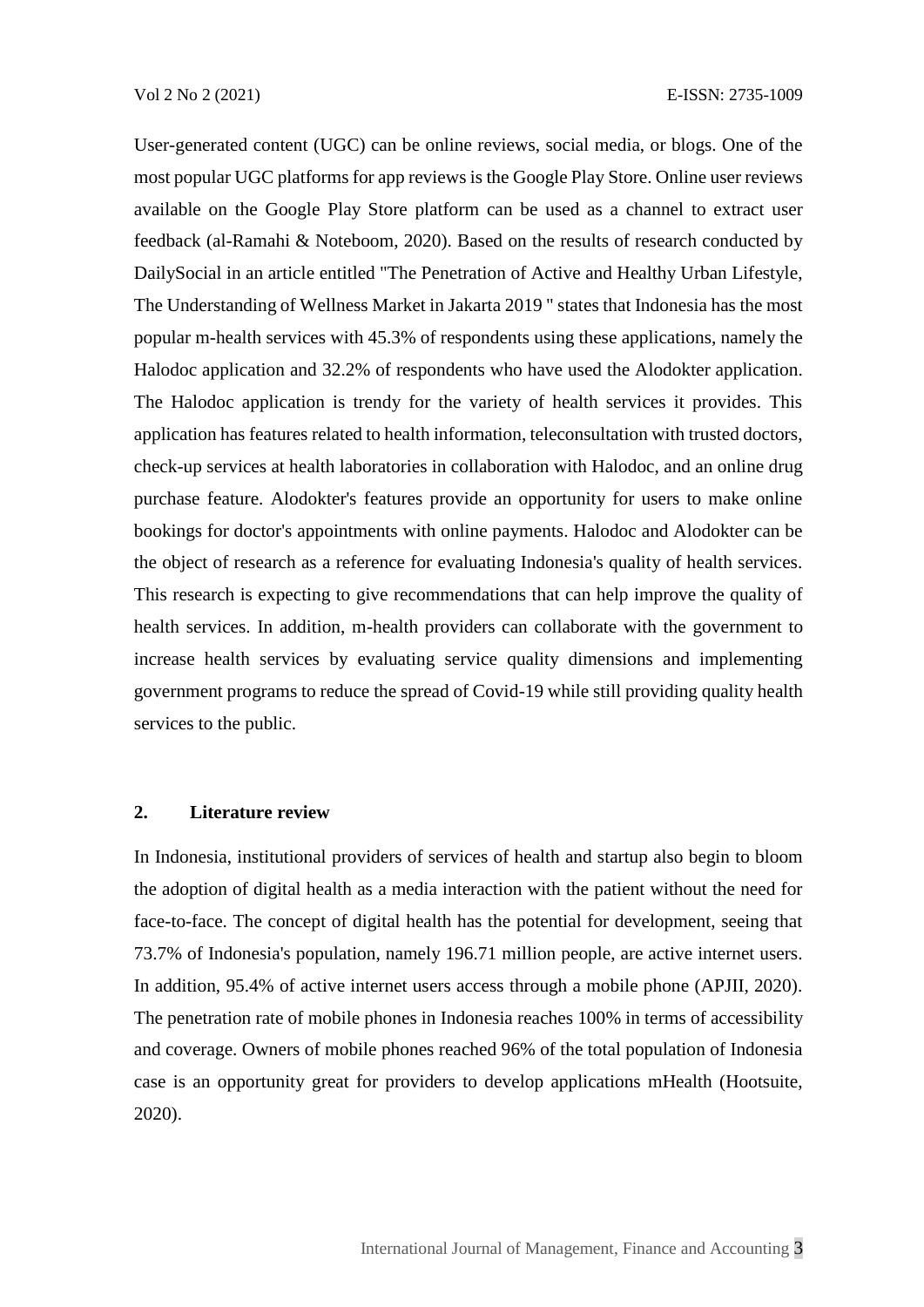Industry mHealth in Indonesia continues to evolve rapidly, with more than 60% (MTPConnect & Business, 2020). Application of digital health in Indonesia there are 30 662 applications in the Google Play Store platform, with 200 applications new per day (42 Matters, 2020). The population under 25 years was highly literate and reached 110 million people (MTPConnect & Business, 2020). This opportunity has resulted in the emergence of many startups developing digital health applications, reaching 150 startups. Startup application developer m-health formed an association with the name Indonesia HealthTech Association. Community of the startup that moves on the application of mHealth The jointly develop services improve the quality of health facilities in Indonesia (Muhammad, 2019). The m-health application industry in Indonesia is a very competitive industrial market. As the number of players in the mhealth service industry increases, the quality standard of m-health services needs to be improving as a material for further health service development.

There is an empirical concept to evaluate service quality using SERVQUAL developed by Parasuraman et al. (1988) to understand user's perceptions. As technology develops, the limitations of this concept appear in evaluating service quality with digital platforms to trigger the emergence of the concept of service quality evaluation that adapts to technological transformation. The dynamics of online customers' changing needs have some standards that become claims against the provider shop online, with quality products, service, and quality. Seeing these dynamics, the concept of measurement using the ES-QUAL dimension emerged by (Parasuraman, Zeithaml, & Malhotra, 2005) related to evaluating the service quality of the online shopping platform. The ES-QUAL measurement concept is applied by (Santouridis, Trivellas, & Tsimonis, 2012) in evaluating the quality of service on e-commerce sites in Greek cities in their research. However, the ES-QUAL evaluation concept does not precisely map the dynamics of service quality in the health sector. The ES-QUAL evaluation concept triggers health service evaluation such as HEALTHQUAL by (Lee & Kim, 2017), Health Care Service Quality, which combines SERVQUAL dimensions with HEALTHQUAL by (Globenko & Sianova, 2012). Then (Akter, D'Ambra, & Ray, 2010) developed a specific evaluation concept of m-health services, namely m-health service quality.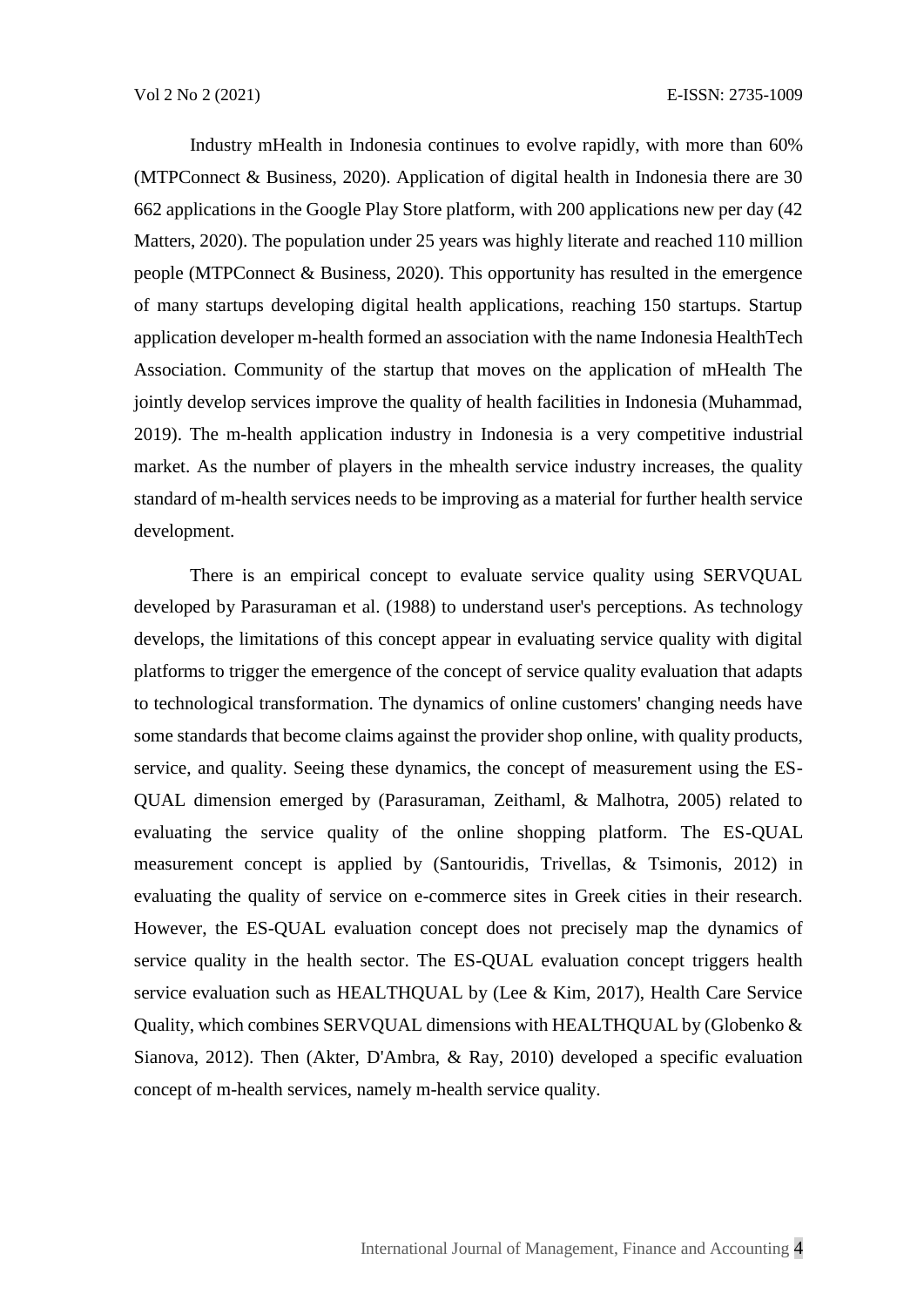

**Figure 1: M-Health Service Quality Conceptual Model**

According to (Akter, D'Ambra, & Ray, 2010), service quality modelling for health services consists of three significant variables. The first variable, perceived platform quality, includes quality of the mobile network, ease of access, availability, privacy, and security. Second, perceived interaction quality between doctors and users is related to competence, credibility, manners, insight, customization, and assurance. Third, perceived outcome quality, which includes matters related to functional and emotional benefits for users. Dimensions platform quality as the construction quality of the service that is perceived users in the service of mHealth regarding the level of quality is technically in the communication process. This dimension measures the overall service delivery system, which refers to the dimensions of system reliability, system efficiency, system availability, system flexibility, and privacy of user medical information. When users using the services of mHealth will receive a quality that is available on the platform services that include ease of use, ease of access, availability, speed of response, network coverage, network stability. So the quality of the platform affects the overall quality of m-health services.

The Interaction Quality dimension is the construction of m-health services that involves intensive interaction between users and doctors in consultations or referrals. Interaction quality is the quality of activity during the period in which consumers interact directly with a service. This dimension measures the condition that the user interacts with the doctor using the mhealth platform. Then the user feels the quality in terms of

Source: Akter, D'Ambra, & Ray, 2010.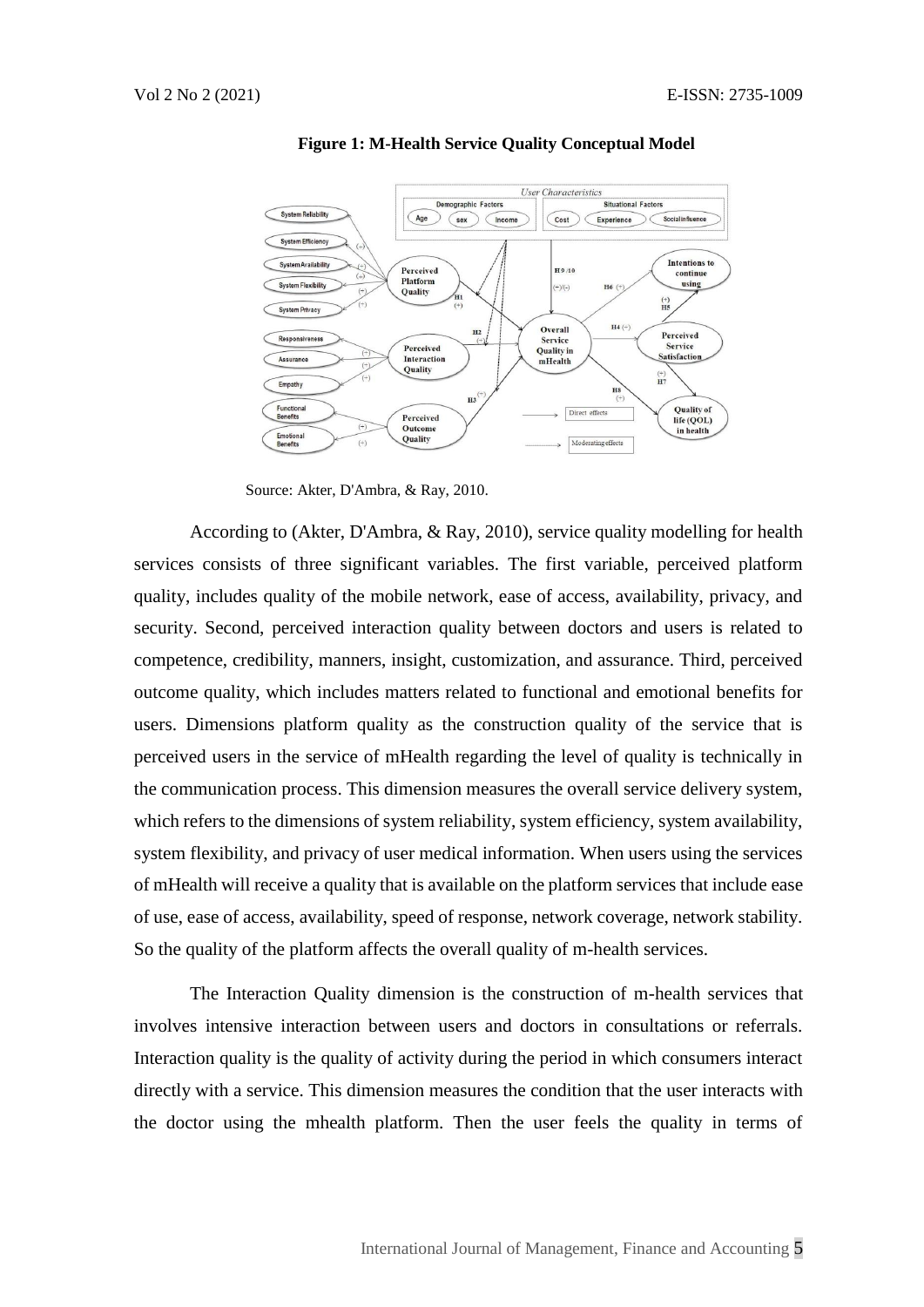knowledge and competence that the provider supplies. In addition, it is also against the solution's accuracy and user's attention that the provider of service gives.

Outcome quality is a dimension that sees benefit or experience of anything that the user perceives after use and a sense of service. It refers to the characteristics of the results offered by the system based on the aspect of accuracy, precision time, and completeness of the service. This dimension is critical for mhealth services to evaluate the quality of outcomes based on functional and emotional benefits. Dimension is measured under conditions when the user feels the benefit in the form of complete and accurate information to the complaint Medical ( functional ) and support for mental in addressing complaints medical.

Text mining is an interdisciplinary field related to information retrieval, data mining, machine learning, statistics, and computational linguistics. Text mining is implementing algorithms to convert unstructured text into structured data objects through quantitative methods when analyzing it. The purpose of text mining is to generate highquality information from the text (Singh, 2016). The text mining application in this research consists of sentiment analysis, multiclass classification, and text network analysis. Sentiment analysis is a Natural Language Processing (NLP) and information extraction process classified in positive or negative comments from large-scale document analysis. Sentiment analysis is a derivative of the research branch in text mining, including opinion mining (Adawiyah & Nugraha, 2018). In this study, sentiment analysis uses to identify user opinions based on their positive and negative experiences regarding the quality of mhealth services.

Multiclass classification is a classification method that targets more than two classes (Alamsyah & Rachmadiansyah, 2018). This study uses the multiclass classification method to map reviews of m-health service users by understanding the topic or subject of discussion based on three dimensions of m-health Service Quality. This mapping process aims to find out user reviews of the quality of m-health services in each dimension.

Text network analysis involves the process of converting words into concepts, making relationships between these concepts, and then analyzing them to produce a text network (Hunter, 2014). Text network analysis is used in this study to determine the dynamics of the quality of m-health services in the form of word networks. The word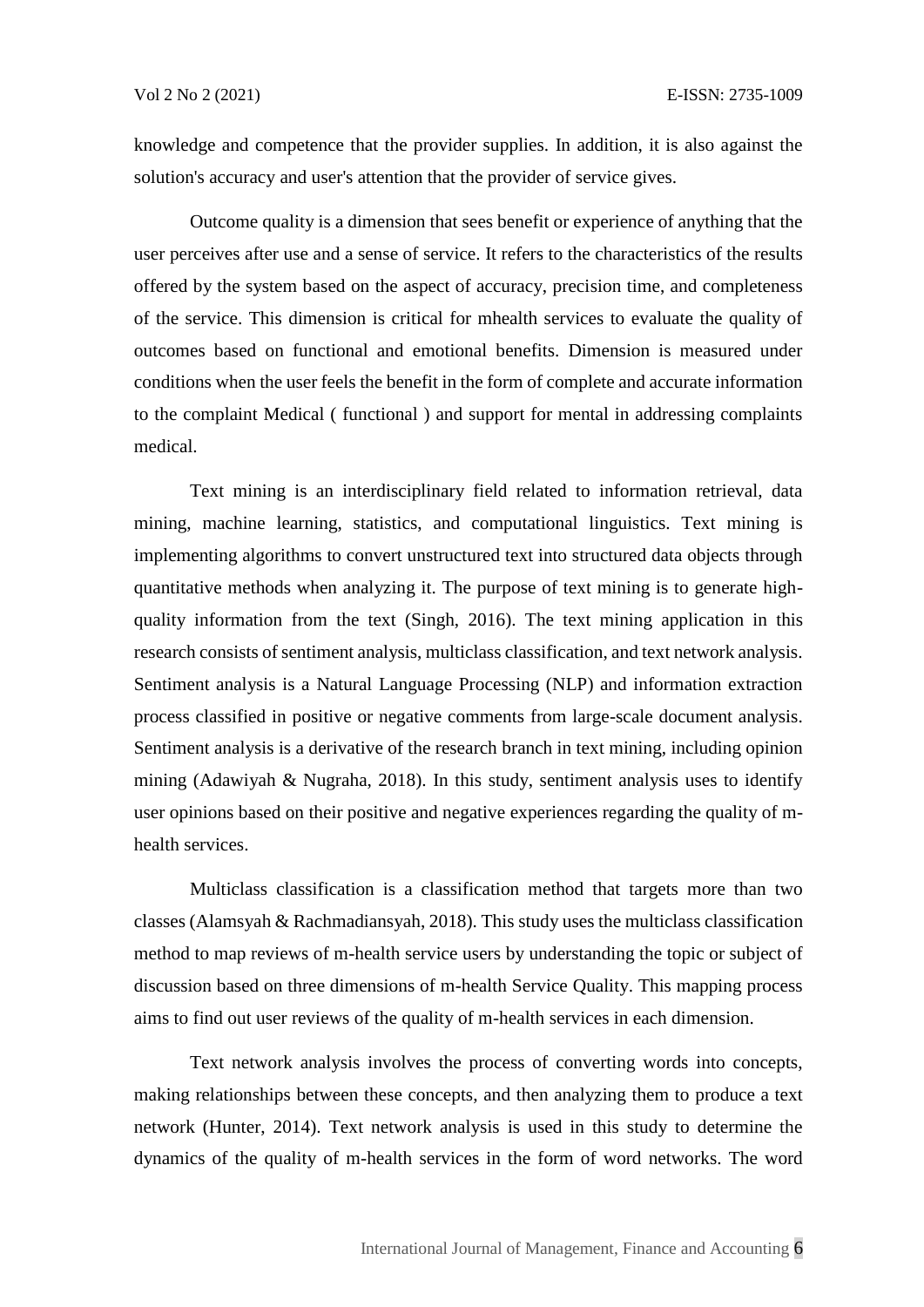network uses to identify keywords that represent each dimension of Service Quality mhealth. Keywords are often written in user reviews to be a reference for the factors that most influence the quality of m-health services.

Technological developments also provide a medium for users to share experiences via the internet. Likewise, users of m-health services are active users who share experiences using m-health services through an online platform. Understanding m-health services quality is necessary to analyze users' feedback collected from electronic word-ofmouth (eWOM). Feedback content is created directly by users without any rules and published via the internet called user-generated content (al-Riendi & Noteboom, 2020).

User-generated content has characteristics based on the level of an individual's contribution. Users can contribute their content by only accepting or sharing content and activities without certain conditions. Content contributions can be in comments in framework services such as online letters for editors, user comments for online articles, reviews for applications, or comments on blogs. The content can be the research results and information such as Wikinews, uploading individual text, images, and audio such as blog posts, forum posts, and photo and video platforms. User-generated content has the characteristic that it must be published on the internet to allow discussions between users or communities (Naab & Sehl, 2017).

#### **3. Methodology**

The following are the steps taken in the process of analysing this research data:



**Figure 2: Research Workflow**

#### *3.1 Data Collection*

Data collection for this study used a scrapping technique on the Google Play Store platform with the Python language programming algorithm, especially in the Halodoc and Alodokter m-health applications. Google Play Store is a platform that provides features for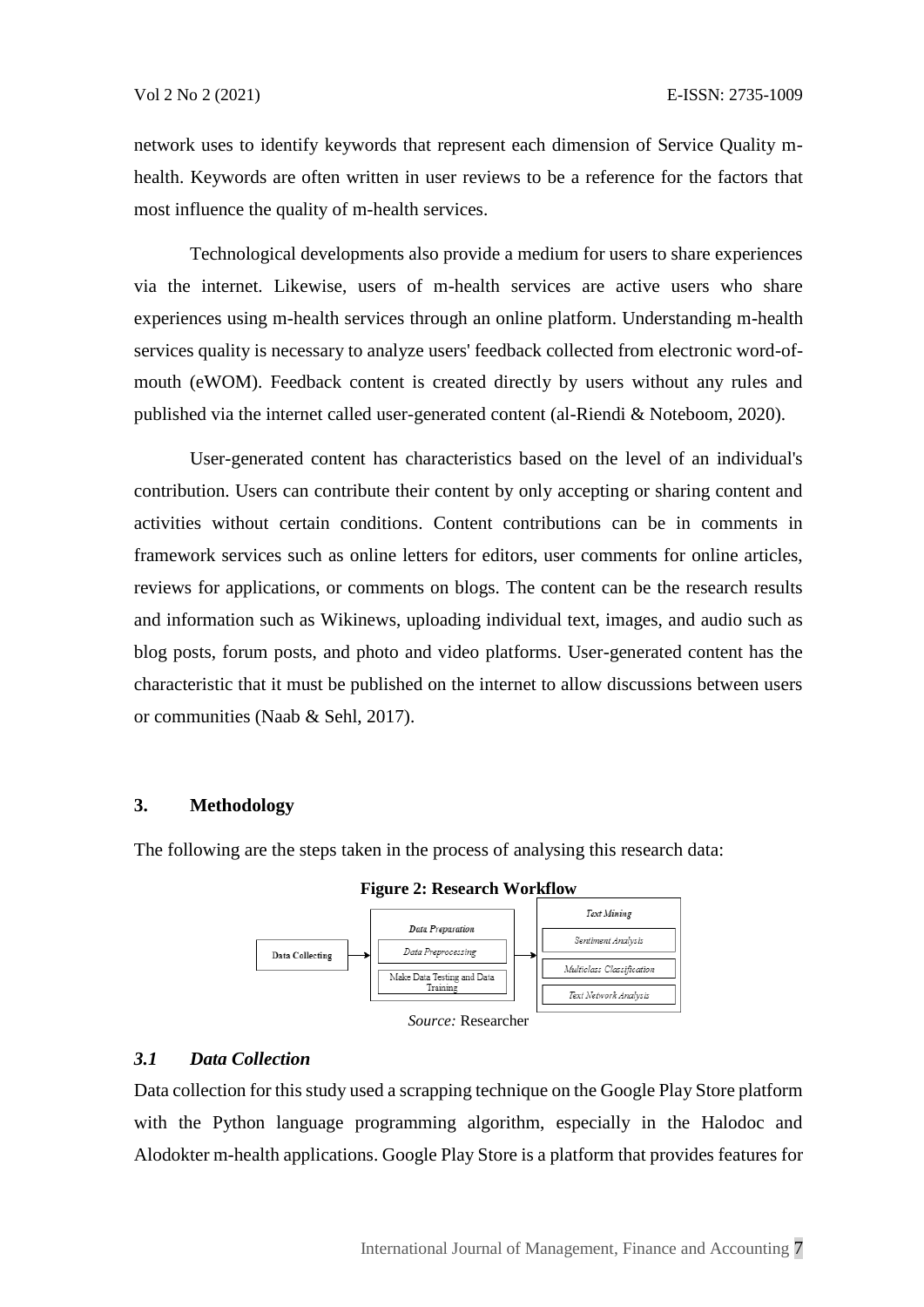users to provide feedback as reviews and ratings related to applications that have been downloaded and used. Data collected from the Google Play Store is User Generated Content in user reviews related to their experience using the Halodoc and Alodokter applications for nine months starting April 2020 to December 2020. User reviews collected are in Indonesian and English, which will translate into Indonesian. The data taken includes the user name, date, and review of the scrapping results as a .csv file will transforming into .xls.

### *3.2 Data Preparation*

Data Pre-processing Classify the dataset Tokenization Training Data 70% Data Cleansing using label Stopword Removal Testing Data 30% Stemming non Ishal *Source:* Researcher

**Figure 3: Data Preparation Diagram**

After data collection is carried out in the data preparation stage, which consists of preprocessing data and making test data and training data. This stage is essential so that the data generated from the processing process has good quality. Before pre-processing the data, the dataset will be clean first after being collected and cleaned according to the desired data criteria. Furthermore, the dataset is prepared to become test data and training data. Test data and training data were collected from a dataset of user reviews related to health services consisting of Halodoc and Alodokter. Test data consists of data that does not use labelling and is used to test machine learning from training data.

Meanwhile, training data is labelled or grouped according to categories for learning materials for machine learning. The percentage of sharing training data and test data in order to be able to produce maximum data is the ratio of 70:30. Training data is 70%, and test data is 30% of the total data (Ting & Tsang, 2011).

The data review user also gives a label based on the three-dimensional m-health service quality: Perceived Quality Platform, Perceived Quality Interaction, and Perceived Quality Outcome. The m-health service quality dimension will use as a label on the training data. The training data results will become the reference for machine learning to predict the test data that do not have labels associated with three-dimensional m-health service quality. The result of learning will establish a model that will calculate the level of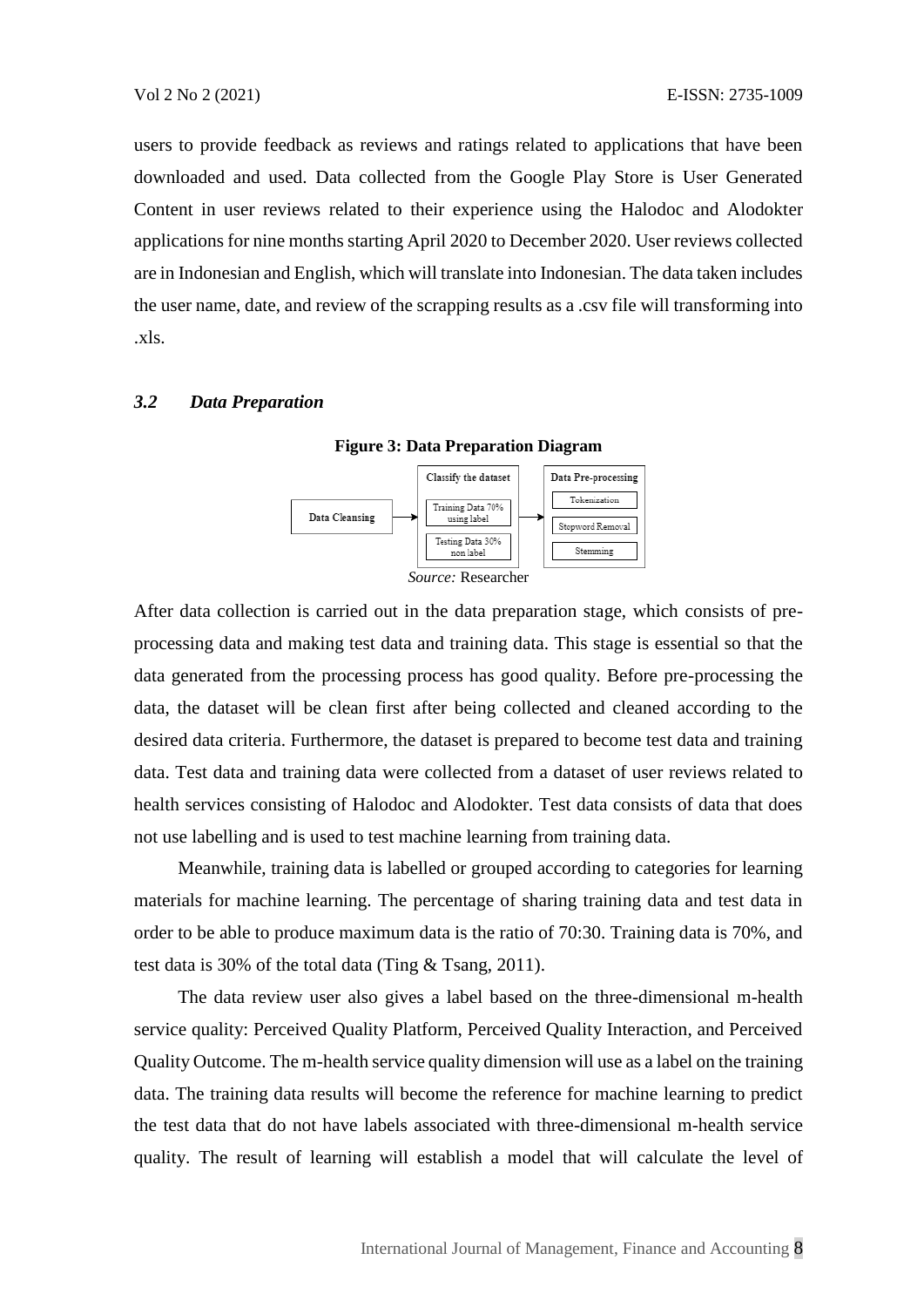validation and performance. Dimensions m-health service quality uses to measure the quality of service of the application Alodokter and Halodoc. So it can be in identifying the dimensions that have good and which still need improvement in the user's perception. The labelling process for training data manually uses a reference based on indicators of the dimensions of mHealth service quality by Akter, D'Ambra, & Ray, 2010.

Furthermore, after obtaining the test and training data, the training data will go through the pre-processing data process before becoming machine learning input. Preprocessing data is the preparation of data for use when the classification process reviews Service Quality Health. Following are the stages in pre-processing data based on (Monali & Sandip, 2014):

a. Tokenization:

This stage is solving the words in the review sentence, separating the words in the sentence with a space character. The primary purpose of this stage is to convert unstructured documents into structured documents because the data generated from text mining is unstructured.

b. Stopword Removal

Removing words belonging to the stopword category or words with a high occurrence rate is deemed meaningless.

c. Stemming

The stage is finding the root word in a word by removing the affixes. The purpose of this stage is to improve system performance.

### *3.3 Text Mining*

This research uses text classification methods, namely sentiment analysis and multiclass classification, as well as knowing the word network using text network analysis. Sentiment analysis is used to identify user reviews of the quality of m-health services based on positive and negative sentiments regarding satisfaction in using m-health services. The multiclass classification method is used to map the user reviews of health services based on three dimensions of health service quality. It is making a classification model using a text classification algorithm, namely the Naïve Bayes algorithm. The Naïve Bayes algorithm is an algorithm that is simple, efficient, and does not require a large quantity of training data datasets (Widyawati, Irawan, & Ghina, 2020).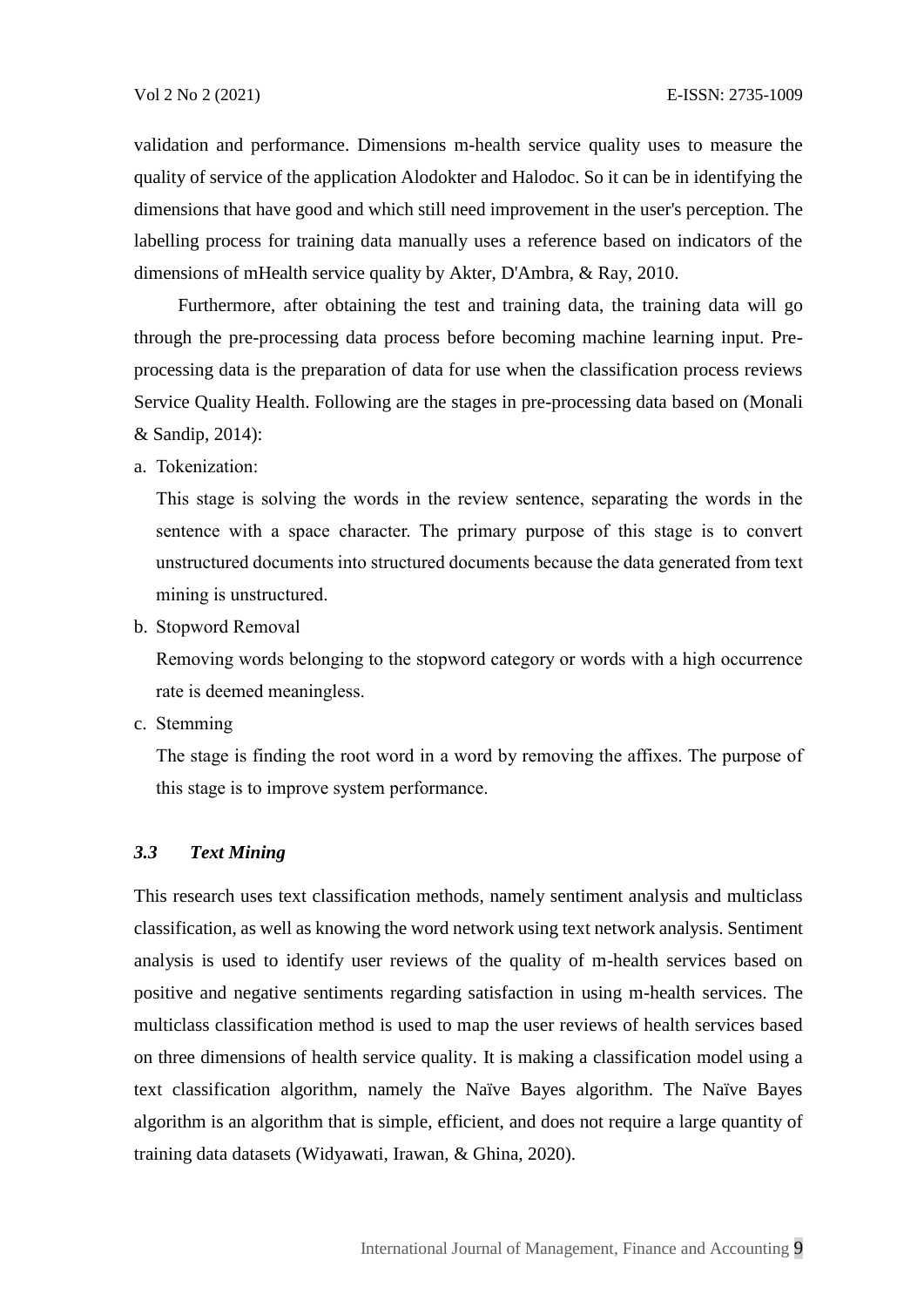Before processing data using the Naïve Bayes algorithm method, it is necessary to determine the modelling validation first. K-Fold Cross-validation is a method for evaluating model performance. Confusion Matrix is a tool for evaluating classification and clustering models in estimating the truth of objects. The Confusion Matrix uses a matrix to predict the comparison of the training data class with the actual value information from the testing data (Gorunescu, 2011). The indicators that can specify in the Confusion Matrix are accuracy, precision, recall, f-measure and kappa.

The text network analysis method explores the quality of new health services based on topic findings so that new dimensions of health service quality can be identified from user reviews. The text network analysis phase begins with cleansing a text document broken down into a word list. The steps consisted of three steps, namely word frequency count, word co-occurrence analysis, and visualization. In this step, the word frequency count aims to determine the frequency of appearance of words in a document. The word frequency count step in this study was assisted by the Wordij software, which resulted in a list of words and their frequencies in the .csv document. The next step is word cooccurrence analysis, namely giving weight to the relationships between words in the document. The final step is to visualize the results of the relationship between words with the help of Gephi software. The visualization results can display keywords to explore indicators of new dimensions of health services quality.

| <b>Review</b>                                             | <b>Sentiment</b> |
|-----------------------------------------------------------|------------------|
| Pertama kali pakai halodoc nyaman banget di saat          |                  |
| pandemi, gak perlu keluar rumah untuk ketemu dokter       |                  |
| dan beli obat. Semua beres via app. Dokternya sgt         |                  |
| profesional jg. Bravo halodoc sudah standby 24 jam        |                  |
| (The first time I used Halodoc, it was very comfortable   | Positive         |
| during a pandemic. There was no need to leave the house   |                  |
| to see a doctor and buy medicine. Everything is done via  |                  |
| the app. The doctor is very professional too. Bravo       |                  |
| Halodoc is on standby 24 hours)                           |                  |
| Worst service, antigen test didalam kategori hasil 1 jam, |                  |
| ternyata hasil nya ditunggu sampai jam 23.59. ketika      |                  |
| ditanya ke CS ternyata tidak ada yg mengerti, pelaporan   |                  |
| dalam 15-30 menit dijanjikan ada respon ternyata hanya    |                  |
| tipuan.                                                   |                  |
| (Worst service, the antigen test is in the 1-hour result  | Negative         |
| category. It turns out that the results have waited until |                  |
| 23.59 hours. When asked to customer service, it turned    |                  |
| out that no one understood. Reporting within 15-30        |                  |
| minutes was promised a response, it turned out to be a    |                  |
| hoax.)                                                    |                  |
| <i>Notes:</i> The review using Indonesian.                |                  |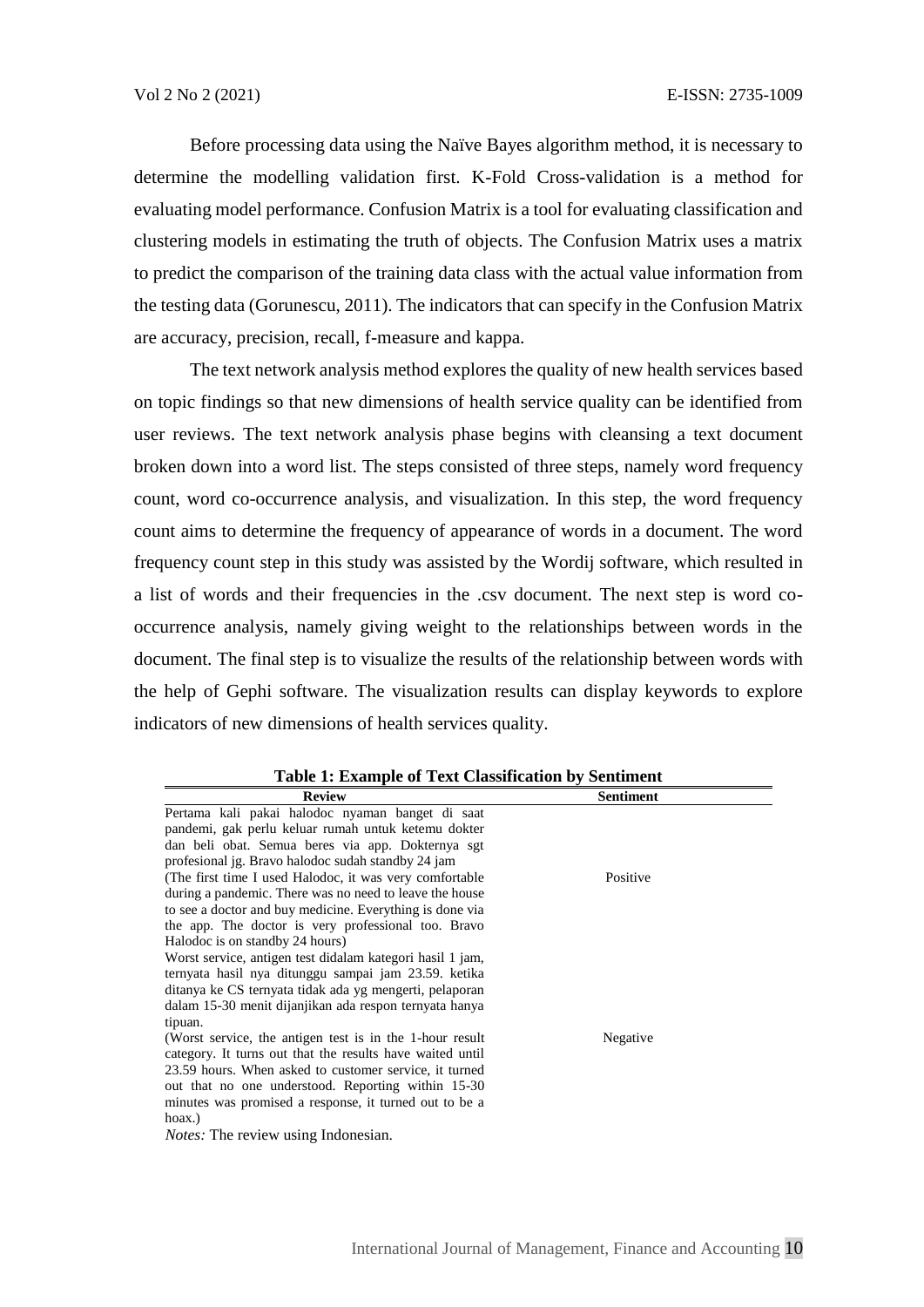| <b>Review</b>                                                              | <b>Indicator</b>           | <b>Dimension</b>           |
|----------------------------------------------------------------------------|----------------------------|----------------------------|
| Sistem operasi mudah dan cepat                                             | System Reliability         | Perceived Platform Quality |
| responsenya                                                                |                            |                            |
| (The operating system is easy, and                                         |                            |                            |
| the response is fast)                                                      |                            |                            |
| Super mudah bisa pilih mau konsul                                          | System Efficiency          |                            |
| dengan dokter manapun, bisa gratis                                         |                            |                            |
| (It is super easy to choose whether                                        |                            |                            |
| customers want to free consult with                                        |                            |                            |
| any doctor.)                                                               |                            |                            |
| Aplikasinya stabil, lancar dengan                                          | <b>System Availability</b> |                            |
| fitur dan tampilan sederhana                                               |                            |                            |
| (The application is stable, smooth<br>simple features<br>with<br>and<br>an |                            |                            |
| interface.)                                                                |                            |                            |
| Konsultasi<br>bisa<br>dilakukan<br>dari                                    | <b>System Flexibility</b>  |                            |
| rumah, sekalipun malam                                                     |                            |                            |
| (Online consultation from home,                                            |                            |                            |
| even at night)                                                             |                            |                            |
| Meminta data pribadi dan rekening.                                         | <b>System Privacy</b>      |                            |
| (Request personal and account                                              |                            |                            |
| data.)                                                                     |                            |                            |
| Dokter cepat tanggap dan sangat                                            | Responsive                 | Perceived Interaction      |
| rinci dalam penjelasannya (The                                             |                            | Quality                    |
| doctor is quick to respond and very                                        |                            |                            |
| detailed in his explanations)                                              |                            |                            |
| Dokter profesional dan obat cepat                                          | Assurance                  |                            |
| sampai                                                                     |                            |                            |
| (Professional<br>doctor<br>and<br>fast-                                    |                            |                            |
| delivery medicine)                                                         |                            |                            |
| Konsultasi bisa menggunakan suara<br>dan telfon video dengan dokternya     | Empathy                    |                            |
| langsung.                                                                  |                            |                            |
| (Consultations can use voice and                                           |                            |                            |
| video calls with the doctor directly)                                      |                            |                            |
| berhasil<br>sangat<br>senang<br>Saya                                       | <b>Functional Benefit</b>  | Perceived Outcome Quality  |
| transaksi pertama kalinya dengan                                           |                            |                            |
| metode pembayaran asuransi, di                                             |                            |                            |
| masa pandemi ini sangat terbantu                                           |                            |                            |
| sekali                                                                     |                            |                            |
| am pleased that the first<br>$\left( \prod \right)$                        |                            |                            |
| transaction of insurance payment                                           |                            |                            |
| method was easy during this                                                |                            |                            |
| pandemic.)                                                                 |                            |                            |
| Mempermudah orang sakit tidak                                              | <b>Emotional Benefit</b>   |                            |
| perlu datang ke RS yang saat ini                                           |                            |                            |
| rawan tempat tertular virus COVID.                                         |                            |                            |
| (Make it easier for sick people not to                                     |                            |                            |
| have to come to hospitals that are                                         |                            |                            |
| currently prone to be infected with<br>the COVID virus.)                   |                            |                            |
| Notes: The review using Indonesian.                                        |                            |                            |
|                                                                            |                            |                            |

**Table 2: Example of Text Classification by Multiclass**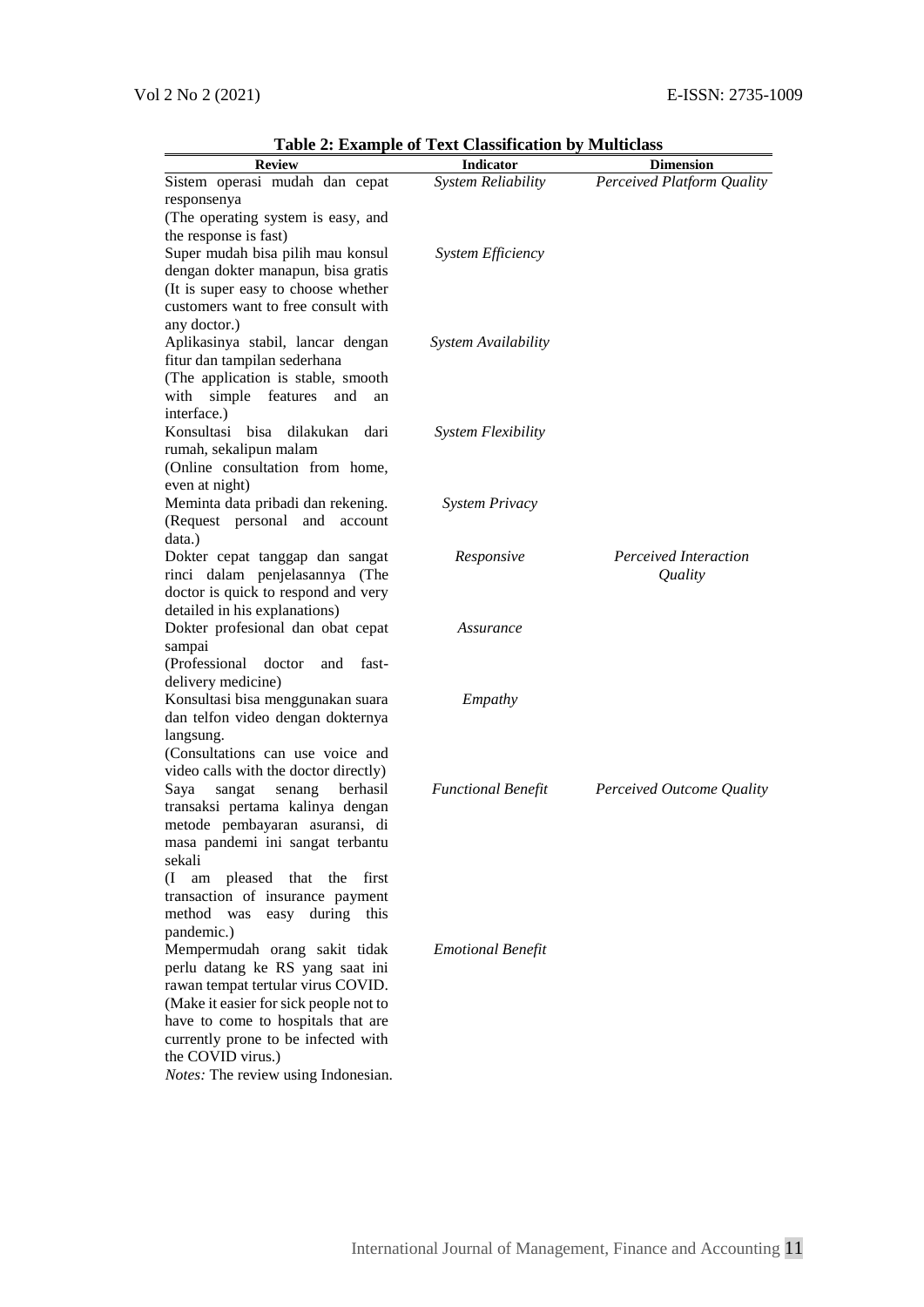# **4. Results and Discussion**

#### *4.1 Text Classification*

In the performance of the sentiment analysis classification model with the Naïve Bayes algorithm, the accuracy values for Halodoc and Alodokter are 87.95% and 89.33%. The resulting accuracy value in the sentiment analysis model of the two m-health applications is above 60%, so the modelling is suitable. The precision, recall, and f-measure values in the Halodoc and Alodokter sentiment analysis modelling have values above 60%, so that the performance of the modelling is good. Meanwhile, the kappa values generated from the sentiment analysis modelling on Halodoc and Alodokter were 0.58 and 0.69. According to Landis and Koch, 1977 in (Widyawati, Irawan, & Ghina, 2020), the value range of 0.61 - 0.80 interpreted that the classification model was correct. The sentiment analysis result is Halodoc shows a positive percentage of 86%, while negative perceptions are only 14%. Likewise, with the Alodokter application, positive perceptions reached 73%, while the percentage of negative perceptions was 27%.

In the performance of the multiclass classification model with the Naïve Bayes algorithm, the accuracy scores for Halodoc and Alodokter are 65.85% and 89.33%. The resulting accuracy value in the multiclass classification model for both health applications is above 60%, so that the modelling used is suitable. The precision, recall, and f-measure values in the Halodoc and Alodokter's multiclass classification modelling have a value above 60%, so that the performance of the modelling is good. Meanwhile, the kappa values generated from the sentiment analysis modelling on Halodoc and Alodokter were 0.470 and 0.423. Halodoc has the largest percentage of user perceptions based on data processing results, namely the Perceived Outcome Quality dimension of 40%. The perception of Halodoc users on the Perceived Platform Quality dimension is 32%, and the Perceived Interaction Quality dimension is 28%. While the results of identifying the perception of users of Alodokter, the dimension with the largest percentage is the Perceived Interaction Quality dimension of 44%, the dimensions of Perceived Platform Quality are 16%, and the dimensions of Perceived Outcome Quality are 39%.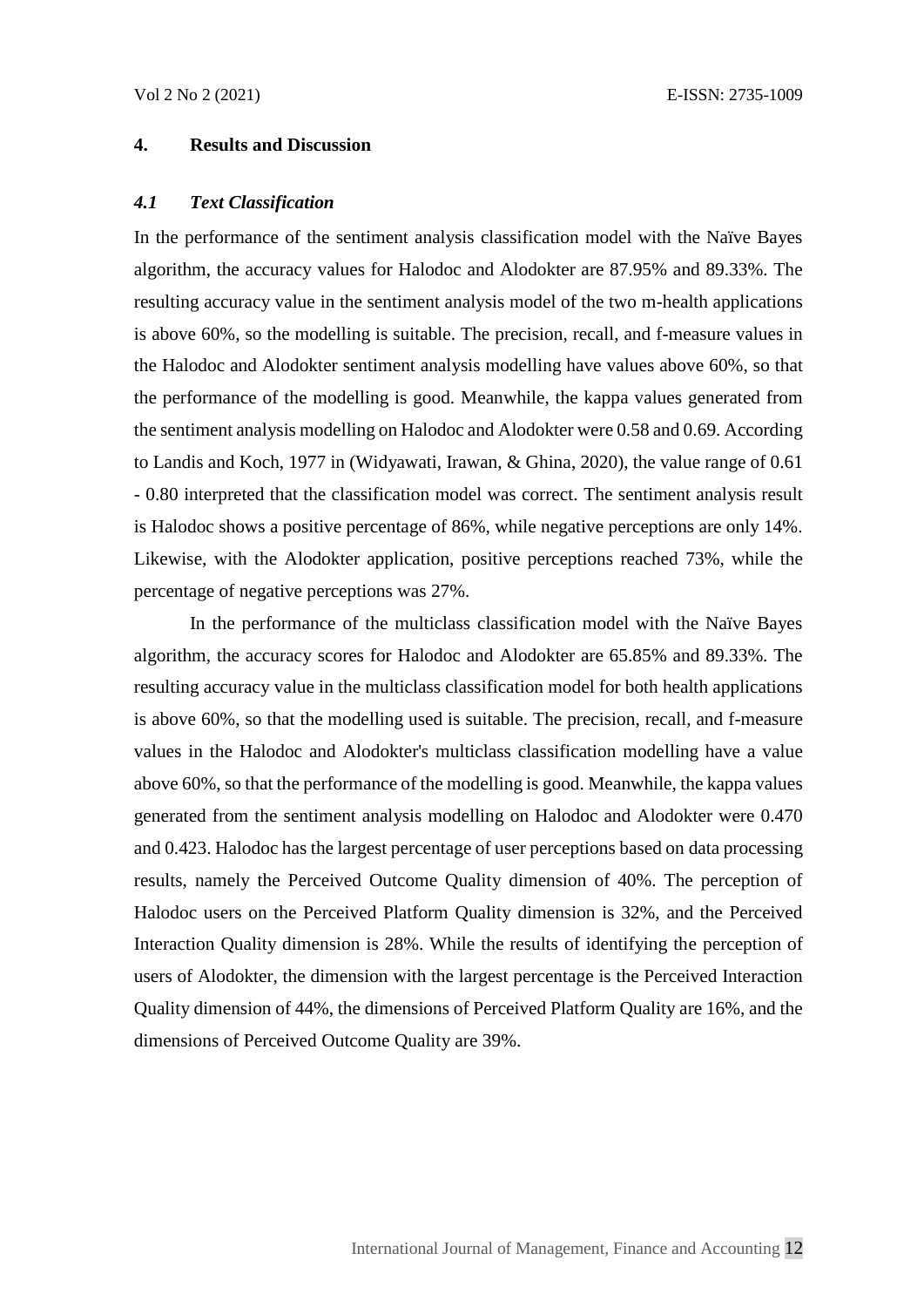|          |          | <b>Halodoc</b>   |          |
|----------|----------|------------------|----------|
| Positive | Negative | Positive         | Negative |
| 74%      | 26%      | 73%              | 27%      |
| 86%      | 14%      | 83%              | 17%      |
| 96%      | 4%       | 98%              | 2%       |
|          |          | <b>Alodokter</b> |          |

**Table 3: Alodokter and Halodoc Dimension Proportion**

Based on the percentage of positive sentiment, the quality of the Perceived Platform Quality dimension has a dominant proportion in the Halodoc and Alodokter applications. The negative sentiment regarding the quality of this dimension at Halodoc stated that it was related to problems on the platform such as old loading, jammed screens, the location of drug purchases that were too far away, did not have proof of payment, problematic verification codes, failed payment systems, had not been chat but paid for and stock availability. Meanwhile, the Perceived Platform Quality dimension in the Alodokter application is that it is difficult to log in with a phone number, protect the user's telephone number, problems in entering user data, and problems in the chat feature.

In the Perceived Interaction Quality dimension, the proportion of positive sentiments dominates the Halodoc and Alodokter applications. In the Halodoc application, negative sentiments regarding user service are slow to respond, and orders are not delivered, swab schedule mismatches, difficult reimbursements, and inappropriate prices. Meanwhile, many negative sentiments on this dimension are related to dissatisfaction with the doctor's response, insurance offers, and inappropriate prices. The proportion of positive sentiment in the Perceived Outcome Quality dimension still has a high percentage in the Halodoc and Alodokter applications. Meanwhile, the negative sentiment on the Halodoc application was due to sudden schedule changes, subjective consultations, and expired drugs. Whereas the Alodokter application is mainly related to testimonials, is not satisfied with the consultation, and cancels the consultation experience.

# *4.2 Text Network Analysis*

To strengthen understanding regarding the quality of m-health services illustrated through user reviews through the Google Play Store platform, it uses text network analysis. The text network analysis technique is carried out based on each dimension to determine the word network formed from each dimension. So can see the words that users often utter. According to user reviews, the results of text network analysis can become a reference for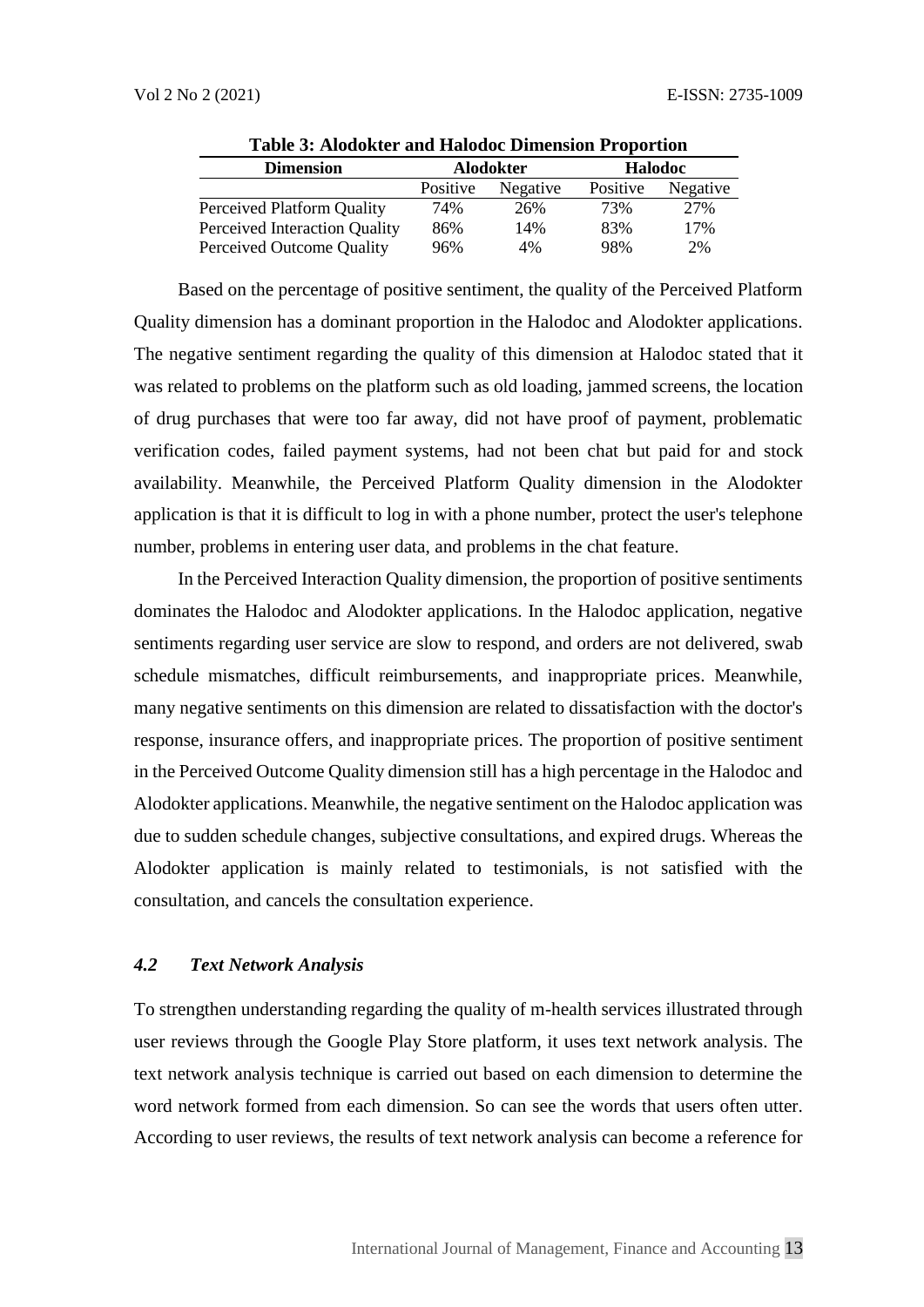other m-health providers to improve service quality. The data from the user review by calculating the frequency first using the Wordij software, and the word pairs that appear in the user review are obtained. The relationship between the word pairs is visualizing using Gephi in the form of a text network. Text networks consist of nodes and edges. Nodes that have the most significant size are the words that appear most frequently in user reviews. Then the edges are the relationships between words that are connected with lines. The thicker the relationship lines, the stronger the relationship between words. The text network layout used to visualize the word network is Fruchterman Reingold. The following is the result of text network analysis based on each dimension of m-health service quality for the Halodoc and Alodokter applications:

Perceived Platform Quality



**Figure 4: Perceived Platform Quality Text Network**

*Source:* Researcher

Text networks formed from the relationship between words related to the discussion of the dimensions of perceived platform quality in the Halodoc and Alodokter applications are dominated by discussions containing positive perceptions. It can be concluded that users are satisfied with the features available on the Halodoc and Alodokter platforms. It is proven by the emergence of several words that contain positive sentiments in discussing user reviews of Halodoc and Alodokter. The positive words that appear in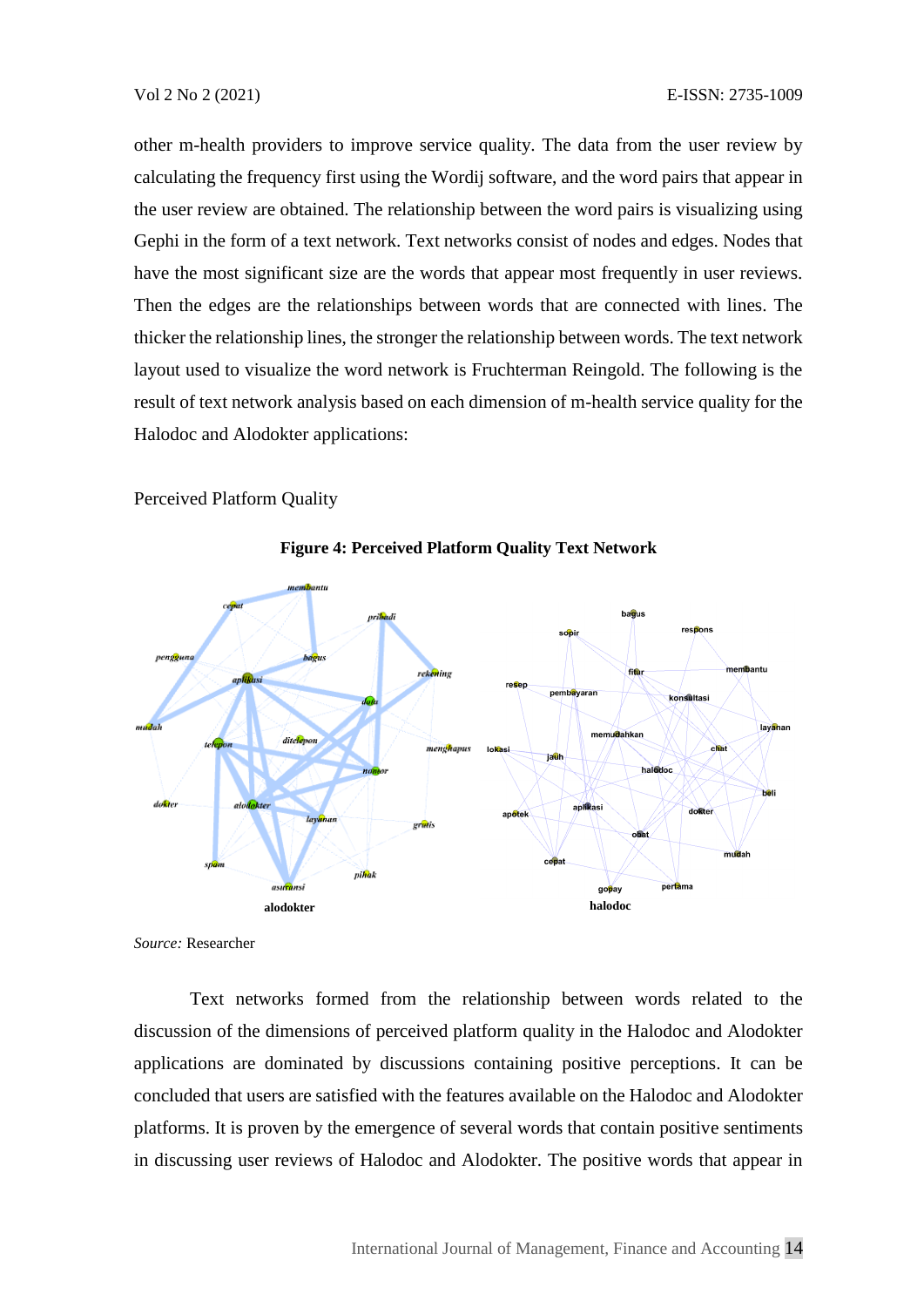the Halodoc application are "fast", "easy", "good", "response", and "help". Alodokter users also give positive perceptions through the appearance of positive words, namely "fast", "easy", "safe", "helpful", and "good". The largest nodes and the green ones are the words that have the greatest frequency of occurrence. In the Halodoc application, the green nodes, namely. Meanwhile, the Alodokter application consists of "phone", "data", "number" and "alodokter". In addition, the text network also found words that contained negative sentiments or user complaints regarding the perceived platform quality dimension.

Perceived Interaction Quality



**Figure 5: Perceived Interaction Quality Text Network**

*Source:* Researcher

Text networks formed from the relationship between words related to the discussion of the dimensions of perceived interaction quality in the Halodoc and Alodokter applications are dominated by discussions that contain positive perceptions. Especially Alodokter, in this dimension, the words that are often shown contain negative sentiments. It can be concluded that the Halodoc and Alodokter applications users are satisfied with the features available on the Halodoc and Alodokter platforms. It is proven by the emergence of several words that contain positive sentiments in discussing user reviews of Halodoc and Alodokter. The positive words that appear in the Halodoc application are "specialist", "fast", "friendly", "fluent", "communicative", "professional", "responsive", "clear", "patient", and "responsive". The Alodokter application also has the appearance of positive words, namely "fast", "friendly", "appropriate", "responsive", "communicative",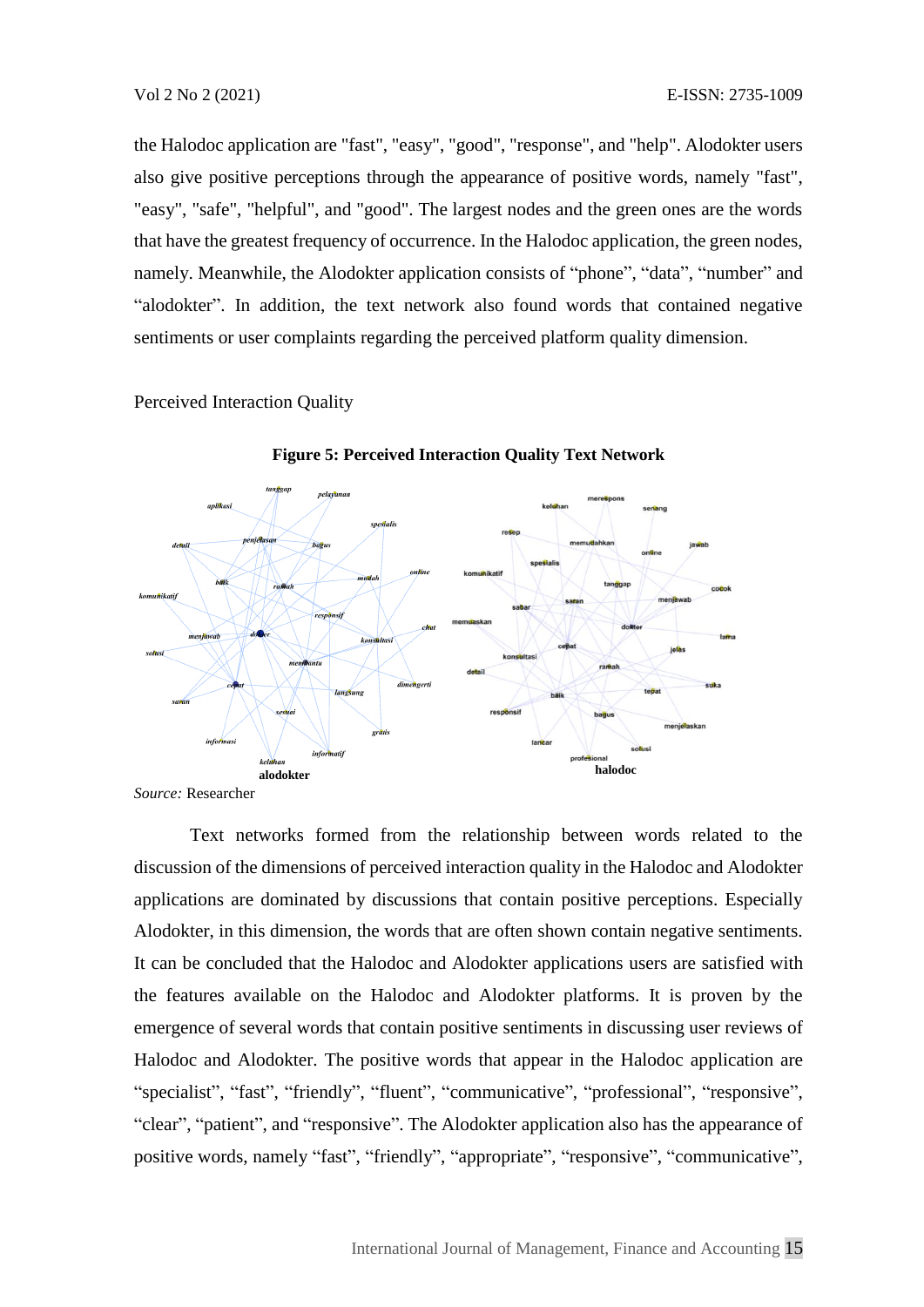"informative", "detail", "specialist", "answer", "understandable" and "good ". The largest nodes and the green ones are the words that have the greatest frequency of occurrence. The Halodoc and Alodokter applications do not have green nodes, so that in this dimension, the frequency of occurrence of words is balanced. Apart from that, words that contain negative sentiments were also found on the dimension of perceived interaction quality in the Halodoc application.

Perceived Outcome Quality



**Figure 6: Perceived Outcome Quality Text Network**

Text networks formed from the relationship between words related to the discussion of the dimensions of perceived platform quality in the Halodoc and Alodokter applications are dominated by discussions containing positive perceptions. Halodoc and Alodokter"s applications in this dimension, the words often appear, do not contain negative sentiments. It can be concluded that users of the Halodoc and Alodokter applications are satisfied with the features available on the Halodoc and Alodokter platforms. It is proven by the emergence of several words that contain positive sentiments in discussing user reviews of Halodoc and Alodokter. The positive words that appear in the Halodoc application are "useful", "good", "satisfying", "helpful", "useful", "satisfied", "great", "cool" and "steady". The Alodokter application also has the occurrence of positive words, namely "effective", "satisfying", "useful", "helpful", "informative", "best", "useful" and "calming".The largest nodes and the green ones are the words that have the greatest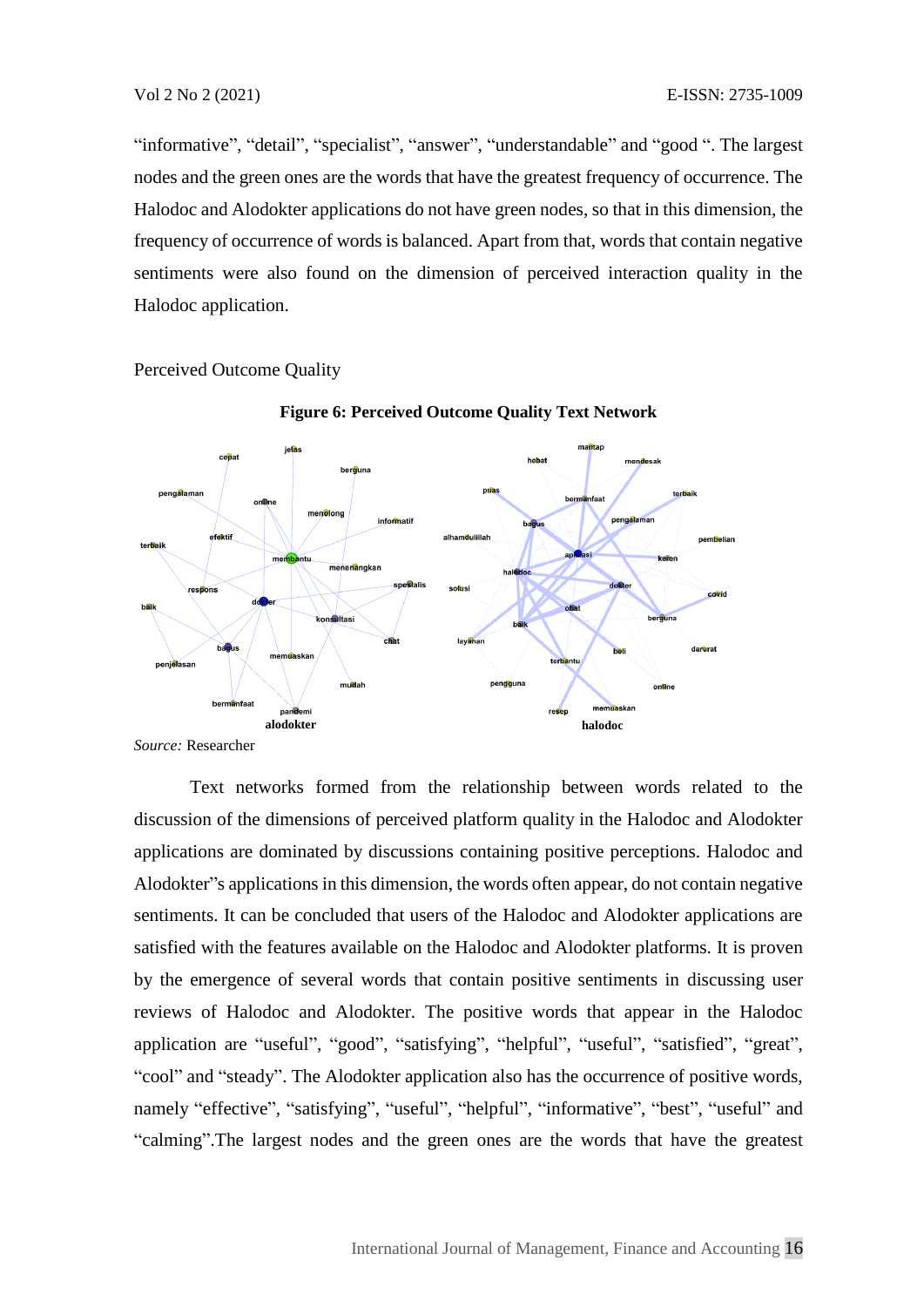frequency of occurrence. Halodoc does not have green nodes, so in this dimension, the frequency of occurrence of words is balanced. Meanwhile, the Alodokter application consists of the word "helping". In addition, the text network also found words that contained negative sentiments or user complaints regarding the perceived platform quality dimension.

Based on the research results related to the analysis of the service quality of mhealth applications in Indonesia using data from user reviews of the Halodoc and Alodokter applications, it can help understand user requests for application-based health facilities. In this study, an analysis of service quality was carried out based on the dimensions of mhealth service quality, divided into three terms of perceived quality of the platform, interaction, and outcome. The results of this study can be used as a reference for developing the quality of m-health applications in Indonesia. Through understanding user perceptions, it is possible to create appropriate application-based health services. This study aims to be a reference in improving the quality of health services in Indonesia. This research is useful in identifying problems experienced by users based on negative sentiment mapping. So that it can be used as a focus for handling or subsequent repairs. The following is a summary of the problems with m-health application services that are most often the topic of user complaints:

| <b>Application</b> | <b>Description</b>                                    | <b>Keyword</b>         |
|--------------------|-------------------------------------------------------|------------------------|
| Halodoc            | The location of the pharmacy "jauh","lokasi","apotek" |                        |
|                    | selection to buy drugs is far from                    |                        |
|                    | the user's destination                                |                        |
|                    | The response from user services                       | "lama","keluhan"       |
|                    | and doctors to user complaints feels                  |                        |
|                    | that it still takes a long time.                      |                        |
| Alodokter          | Distracted users get calls offering                   | "telepon","spam",      |
|                    | insurance to ask for the account                      | "penipuan","asuransi", |
|                    | number                                                | "rekening"             |
|                    | User cannot delete the account                        | "menghapus", "akun"    |
|                    | Users feel they have less privacy,                    | "data", "bocor",       |
|                    | and their phone number data is                        | "privasi","nomor"      |
|                    | leaked.                                               |                        |

**Table 3: Alodokter and Halodoc Dimension Proportion**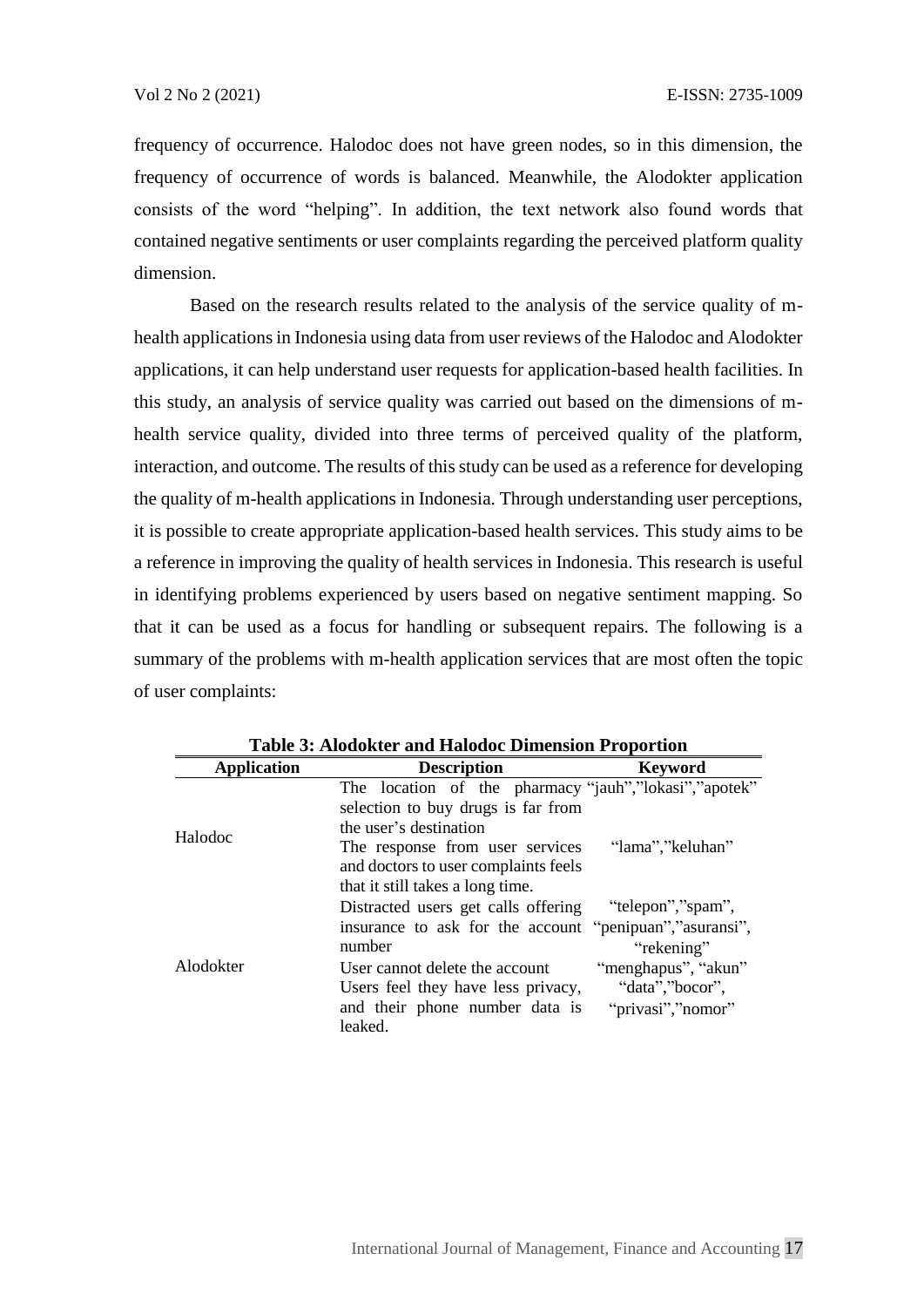## **5. Conclusion**

This study uses text classification methods, namely sentiment analysis and multiclass classification, and knowing word networks using text network analysis. Sentiment analysis identifies user reviews of the quality of m-health services based on positive and negative sentiments. The multiclass classification method uses to determine the quality of health services based on the review classification of m-health service users, which refers to three dimensions of health service quality. Meanwhile, text network analysis explores the word that describes the quality of m-health services found from user reviews of m-health applications.

The researcher observed that the three text analysis methods were suitable for analysing the results of user reviews of m-health applications, namely Halodoc and Alodokter. The result of processing such data can be used for reference in improving service quality healthcare applications in Indonesia. The following is a conclusion based on the results of the research as well as the research discussion :

- 1. User reviews on the Google Play Store about m-health service applications, namely Halodoc and Alodokter, illustrate the perception of positive and negative sentiments. The sentiment analysis found that the Halodoc application had a positive sentiment perception of 86% and a negative sentiment of 14%. Meanwhile, the Alodokter application also dominates by perceptions with a positive sentiment of 73% and a negative sentiment of 27%. Based on the sentiment percentage, the Halodoc and Alodokter applications have the highest positive sentiment compared to negative sentiment. So it can be concluded that the Halodoc and Alodokter applications have good quality health services according to user experience.
- 2. User reviews regarding their experiences using the Halodoc and Alodokter healthcare applications are classified based on three dimensions of health service quality. The multiclass classification results show that Halodoc and Alodokter users tell more about the benefits and complaints after using the application, namely the perceived outcome quality dimension. Positive sentiments dominate the proportion of sentiments in each dimension in the Halodoc and Alodokter applications. So it can be concluded that the Halodoc and Alodoc application service quality performance is reasonable based on the m-health service quality dimension.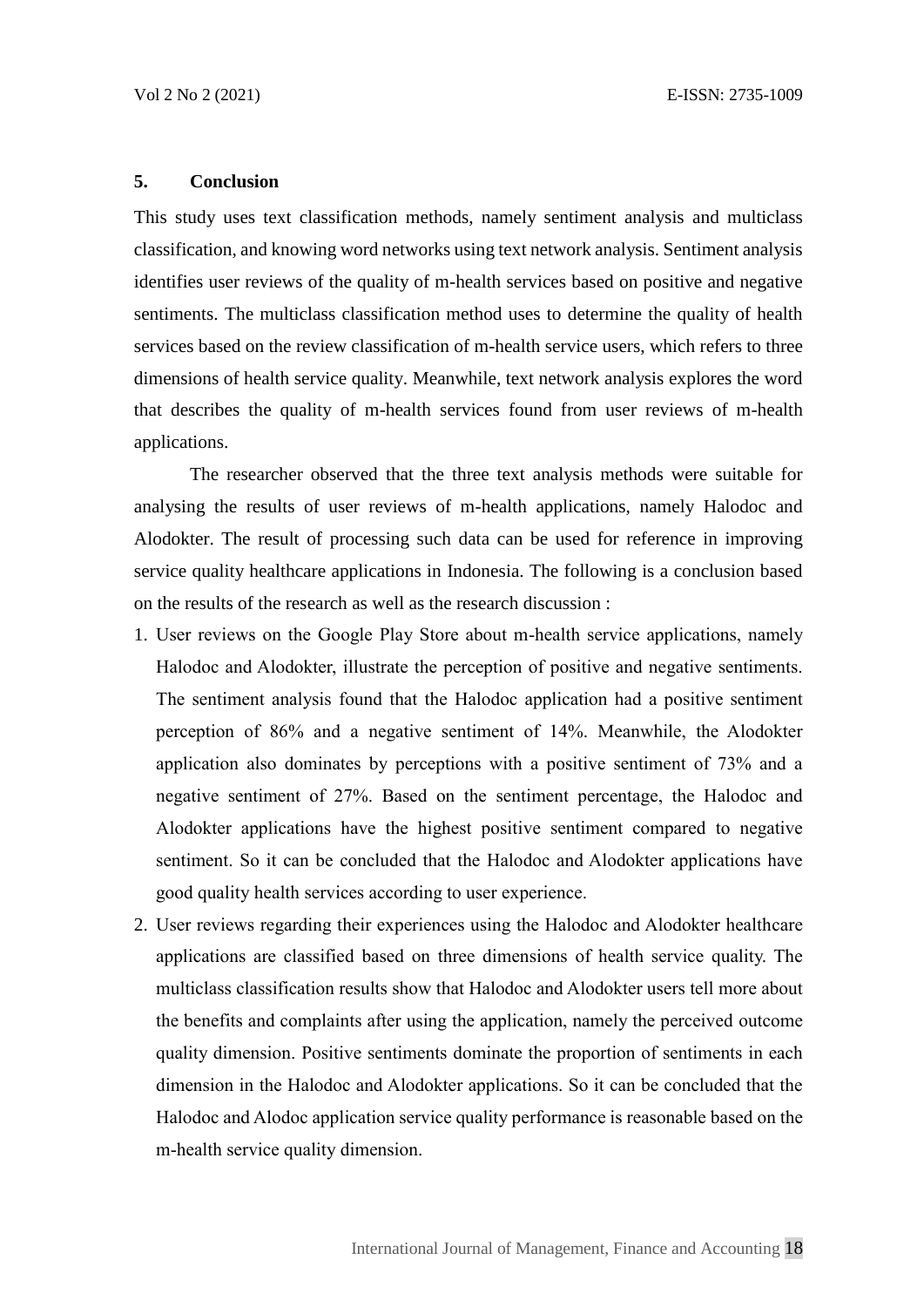3. Analysis of text networks on user reviews of the Halodoc and Alodokter applications, the intensity of the appearance of positive words was more than the appearance of negative words in each dimension of health service quality. Some words with negative sentiments are a problem that can be a reference for improving and developing m-health applications. In the Halodoc application, the user's negative perception is that choosing a pharmacy to buy drugs is far from the user's destination and the responses from user services and doctors in responding to user complaints feel that it still takes a long time. While the negative perception of users of the Alodokter application is that users are disturbed by getting calls that offer insurance to ask for account numbers, users cannot delete accounts, and users feel they have low privacy and their phone number data is leaking.

This study aims to better understand the implementation of big data analytics on service management, especially in the health sector. This research is still limited to the scope of user reviews of the two most popular health applications in Indonesia, namely Halodoc and Alodokter. User review data was collected only from one UGC platform channel (user-generated content), the Google Play Store. The sample is taken at a limited range from the beginning pandemic to the end of 2020. So other health applications that have just released applications during that period still have limited UGCs than Halodoc and Alodokter. In this study, the variables used in text mining analysis only use user review content. Hopefully that further research can use variables such as ratings to maximize the measurement of service quality. Future research can also add methods other than sentiment analysis, multiclass classification, and text network analysis.

## **References**

- Akter, S., D'Ambra, J., & Ray, P. (2010). User Perceived Service Quality of mHealth Services in Developing Countries. *18th European Conference on Information Systems*, 1-12. DOI: http: //aisel.aisnet.org/ecis2010/134-riendi
- al-Ramahi, M., & Noteboom, C. (2020). Mining User-generated Content of Mobile Patient Portal: Dimensions of User Experience. *ACM Transactions on Social Computing*, 3(3), 1-24.
- Barutçu, S. (2019). mHealth apps design using quality function deployment. *International Journal of Health Care Quality Assurance, 32*(4), 698-708.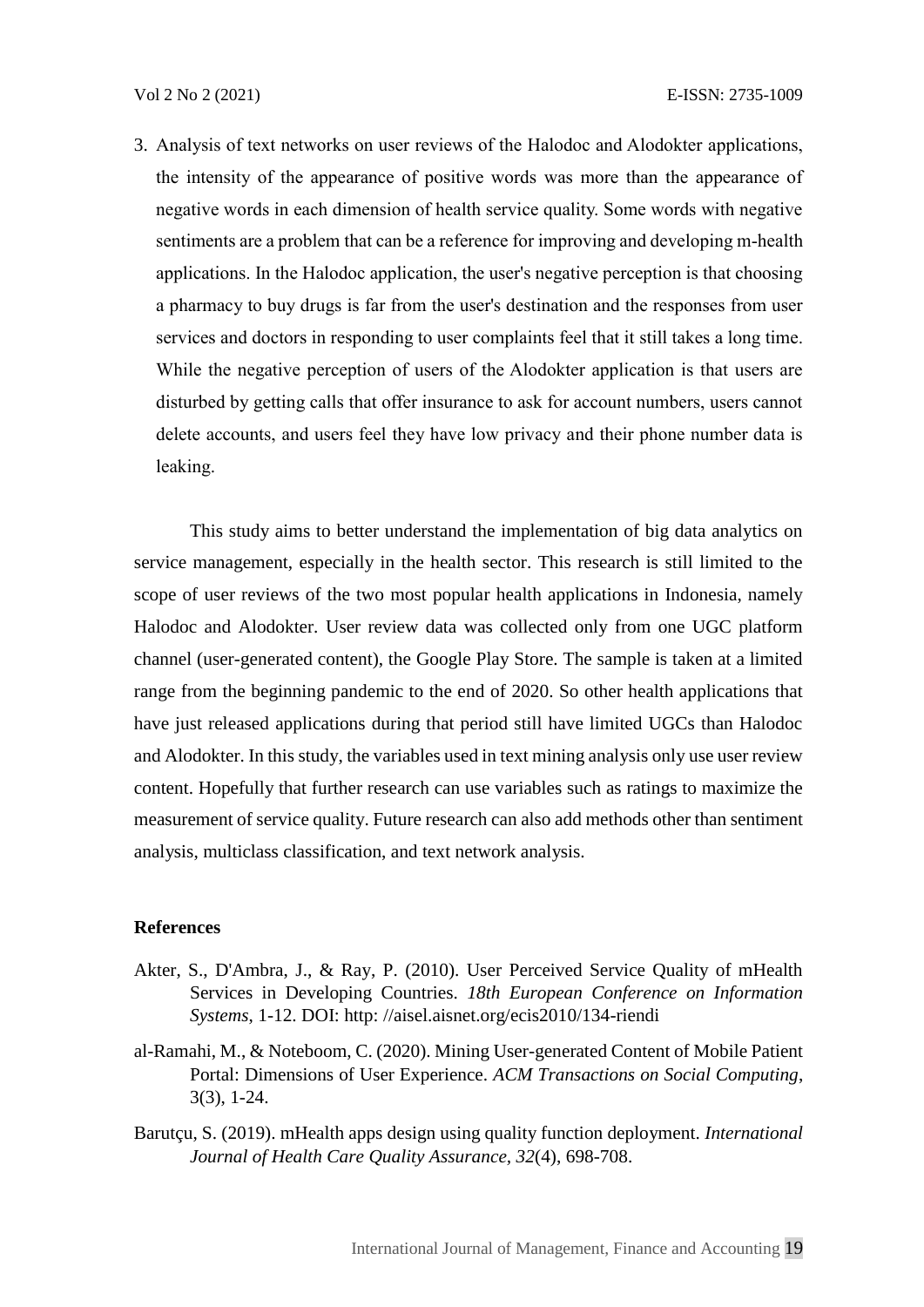- DailySocial, R. (2019). The Penetration of Active and Healthy Urban Lifestyle, The Understanding. *White Paper*.
- Fitzsimmons, JA, & Fitzsimmons, MJ (2011). *Service Management: Operations, Strategy, Information Technology, Seventh Edition.* New York: McGraw-Hill.
- Globenko, A., & Sianova, Z. (2012). Service quality in healthcare:quality improvement initiatives through the prism of patients' and providers' perspectives. Unpublished Master Thesis: Umeå School of Business and Economics.
- Gorunescu, F. (2011). *Data Mining Concept, Models and Techniques.* Berlin: Springer.
- Kata Data. (2019, Maret 21). Indonesia Memiliki 2.000 Startup. Retrieved from Databoks: https://databoks.katadata.co.id/datapublish/2019/03/22/indonesia-memiliki-2000 startup
- Lee, D., & Kim, K. K. (2017). Assessing healthcare service quality: a comparative study of patient treatment types. International Journal of Quality Innovation, 3(1), 1-15. doi:10.1186/s40887-016-0010-5
- Monali, P., & Sandip, K. (2014). A Concise Survey on Text Data Mining. *International Journal of Advanced Research in Computer and Communication Engineering, 3*(9), 8040-8043.
- Naab, T. K., & Sehl, A. (2017). Studies of user-generated content: A systematic review. Journalism, 18(10), 126-1273. doi:10.1177/1464884916673557
- Parasuraman, A., Zeithaml, V. A., & Malhotra, A. (2005). E-S-QUAL A Multiple-Item Scale for Assessing Electronic Service Quality. *Journal of Service Research, 7*(3), 213-233. doi:10.1177/1094670504271156
- Rodhiani, A. N., Nurcahyo, R., & Dachyar, M. (2020). Analysis of Service Quality in m-Health. International Journal of Advanced Science and Technology, 29(7), 3511- 3517.
- Santouridis, I., Trivellas, P., & Tsimonis, G. (2012). Using E-S-QUAL to measure internet service quality of e-commerce web sites in Greece. International Journal of Quality and Service Sciences, 4(1), 86-98. doi:10.1108/17566691211219751
- Startup Ranking. (2020). Startup each Country. Retrieved from Startup Ranking: https://www.startupranking.com/countries
- Sunjaya, AP (2019). Potential, Application and Development of Digital Health in Indonesia. *Journal of the Indonesian Medical Association, 69*(4), 167-169.
- Ting, S., & Tsang, A. H. (2011). Is Naive Bayes a good classifier for document classification? *International Journal of Software Engineering and Its Applications, 5*(3), 37-46.
- Watiknas. (2020). Solusi Telemedicine Di Tengah Pandemi. Jakarta: Watiknas.